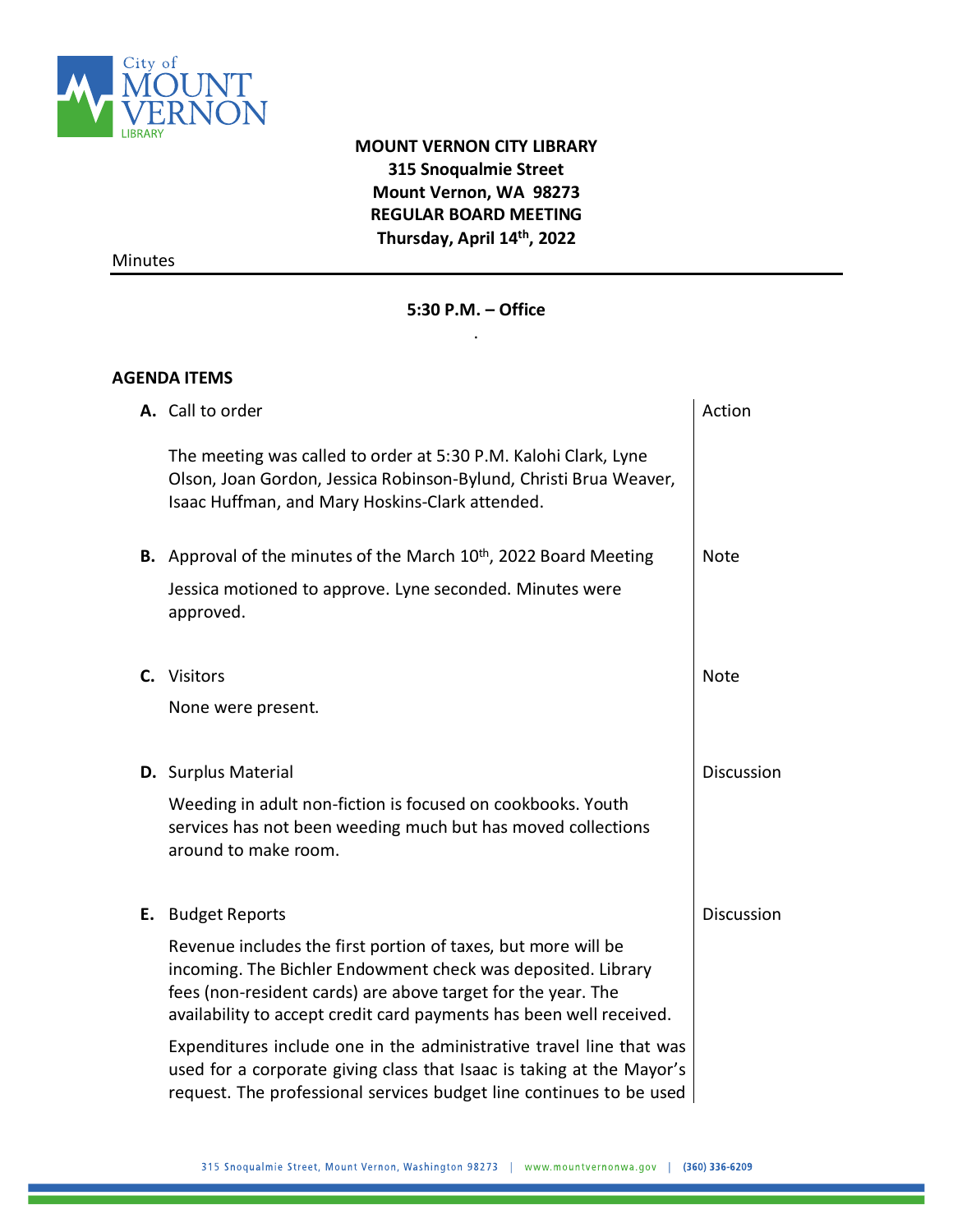for consulting for the new building. The large Software Maintenance - Horizon expense is an annual fee. We are tracking low in salary in both FT and PT positions. The library is a selfcontained budget so all will balance out at the end of the year.

**F.** Statistics

Physical checkouts continue to trend upwards with noticeable increases in DVDs (both adult and youth) as well as in youth nonfiction. As for programming, Storytime attendance is robust. We are looking at programming for adults.

## **G.** Director Report

i. Building Updates

The RAISE Grant application was submitted today with 106 community letters of support. A county grant was also submitted for the commercial kitchen. Permitting process has begun. The next stage is to apply for TIFA for cash flow since most of the grants are reimbursements.

ii. Website/Digital Identity

Every four years the city reformats its website. Isaac asked the website vendor for the library to have its own page, but their quote was overpriced. We will see if we can spin off the library website from the city. Since 65-70% of our web traffic is on mobile devices we need to build a mobile friendly site first.

iii. General Updates

The city completed a class and compensation study. It was the first time since 2001 that library salaries were attempted to be put up to market. They found that entry and associate level salaries are at market. Professional level will have a bump in compensation. They are also implementing a longevity reward by having eight steps instead of five at each level. The library had been on its own grid but now is included on the city grid.

The new panels for the damaged window arrived and will be installed soon. City Council approved funding for lighting work in the current building. These will be LED lights and are eligible for Puget Sound Energy rebates. We have been cleaning out and organizing processing supplies. This is helpful as design work for cabinets in new building is underway.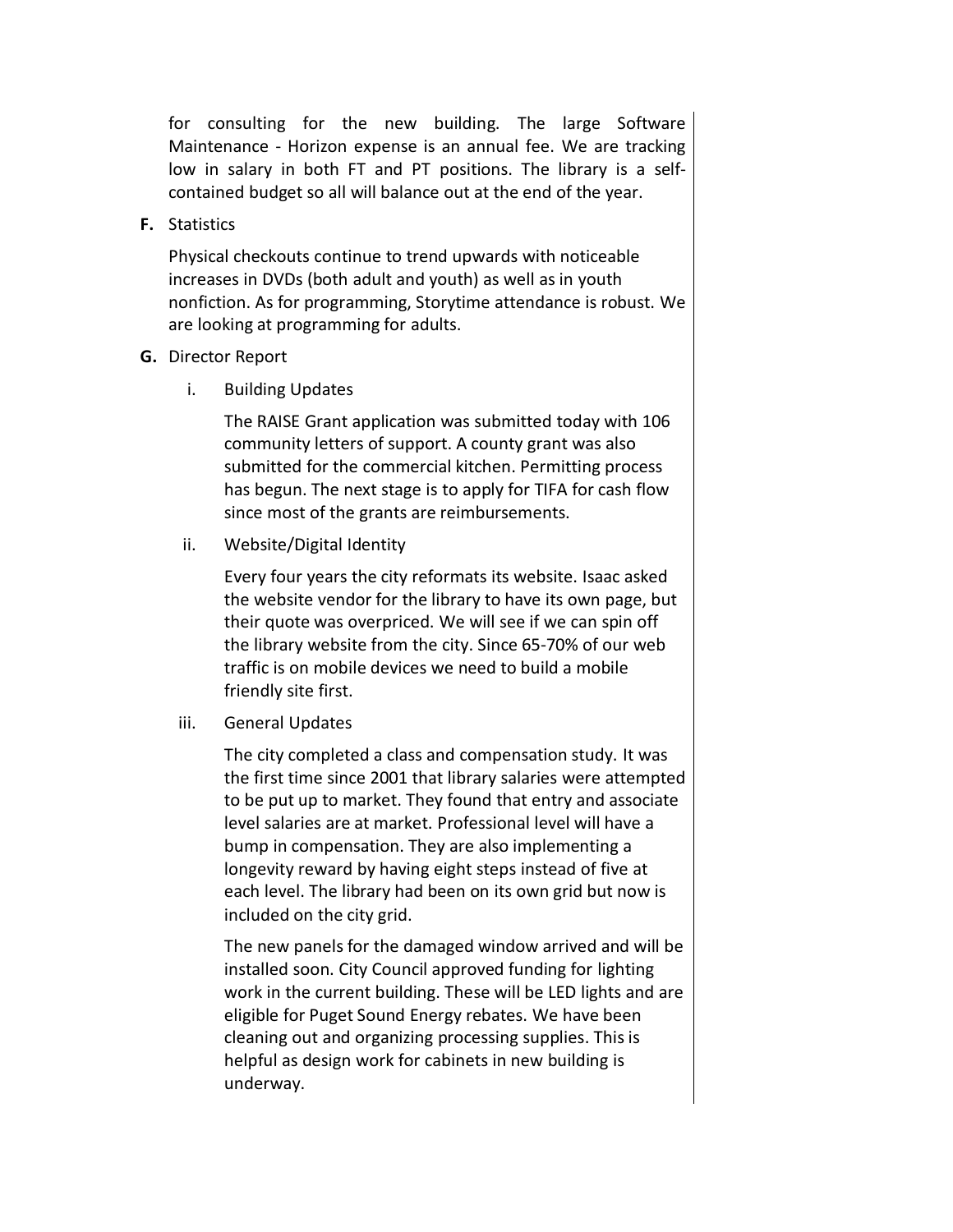|    | H. Decisions                                  |                                                                                                                                                                                                                                                                                                                                                                                                                                                                                                                                                                                        | Discussion        |
|----|-----------------------------------------------|----------------------------------------------------------------------------------------------------------------------------------------------------------------------------------------------------------------------------------------------------------------------------------------------------------------------------------------------------------------------------------------------------------------------------------------------------------------------------------------------------------------------------------------------------------------------------------------|-------------------|
|    | i.                                            | Volunteer Policy - Approval                                                                                                                                                                                                                                                                                                                                                                                                                                                                                                                                                            |                   |
|    |                                               | The policy was approved with one edit in the Volunteer<br>Eligibility section.                                                                                                                                                                                                                                                                                                                                                                                                                                                                                                         |                   |
|    | ii.                                           | Code of Conduct - Guidance for Edits                                                                                                                                                                                                                                                                                                                                                                                                                                                                                                                                                   |                   |
|    |                                               | The biggest concern for staff is the wording concerning food<br>and beverages in the library. The board discussed the code<br>of conduct and suggested drafting a specific warning process<br>for violation of the code. They also brought up noise level<br>and what is appropriate in Youth Services versus the<br>Resource Room. Isaac shared that the library is considered a<br>limited public forum so consists of different spaces. This<br>means we could adjust code to a specific area of the library.<br>Isaac will ask the City Social Worker for feedback on the<br>code. |                   |
|    | iii.                                          | Library Identity - Guidance                                                                                                                                                                                                                                                                                                                                                                                                                                                                                                                                                            |                   |
|    |                                               | The library had intended to do a strategic plan in 2020 but<br>that did not happen because of the pandemic. Isaac asked<br>the Board to reflect both on the library's current identity<br>and what they see as the library's identity moving forward.<br>The Board discussed current identity and brainstormed<br>about future possibilities. They will revisit at next meeting.                                                                                                                                                                                                       |                   |
| Ι. | Around the Table (trustee comments/questions) |                                                                                                                                                                                                                                                                                                                                                                                                                                                                                                                                                                                        | Report/Discussion |
|    | a.<br>b.<br>c.                                | Kalohi commented that the RFID checkout is amazing.<br>Lyne shared that her Little Free Library is doing well.<br>Jessica reminded the group that book sale is on Saturday,<br>April 16th.<br>d. Joan asked if there was a local group working against book<br>banning.                                                                                                                                                                                                                                                                                                                |                   |
| J. | <b>Board Chair's Report</b>                   |                                                                                                                                                                                                                                                                                                                                                                                                                                                                                                                                                                                        | Report            |
|    |                                               | There was no Board Chair's Report.                                                                                                                                                                                                                                                                                                                                                                                                                                                                                                                                                     |                   |
|    | K. Adjourn                                    |                                                                                                                                                                                                                                                                                                                                                                                                                                                                                                                                                                                        | Action            |
|    |                                               | The meeting was adjourned at 7:24 P.M.                                                                                                                                                                                                                                                                                                                                                                                                                                                                                                                                                 |                   |